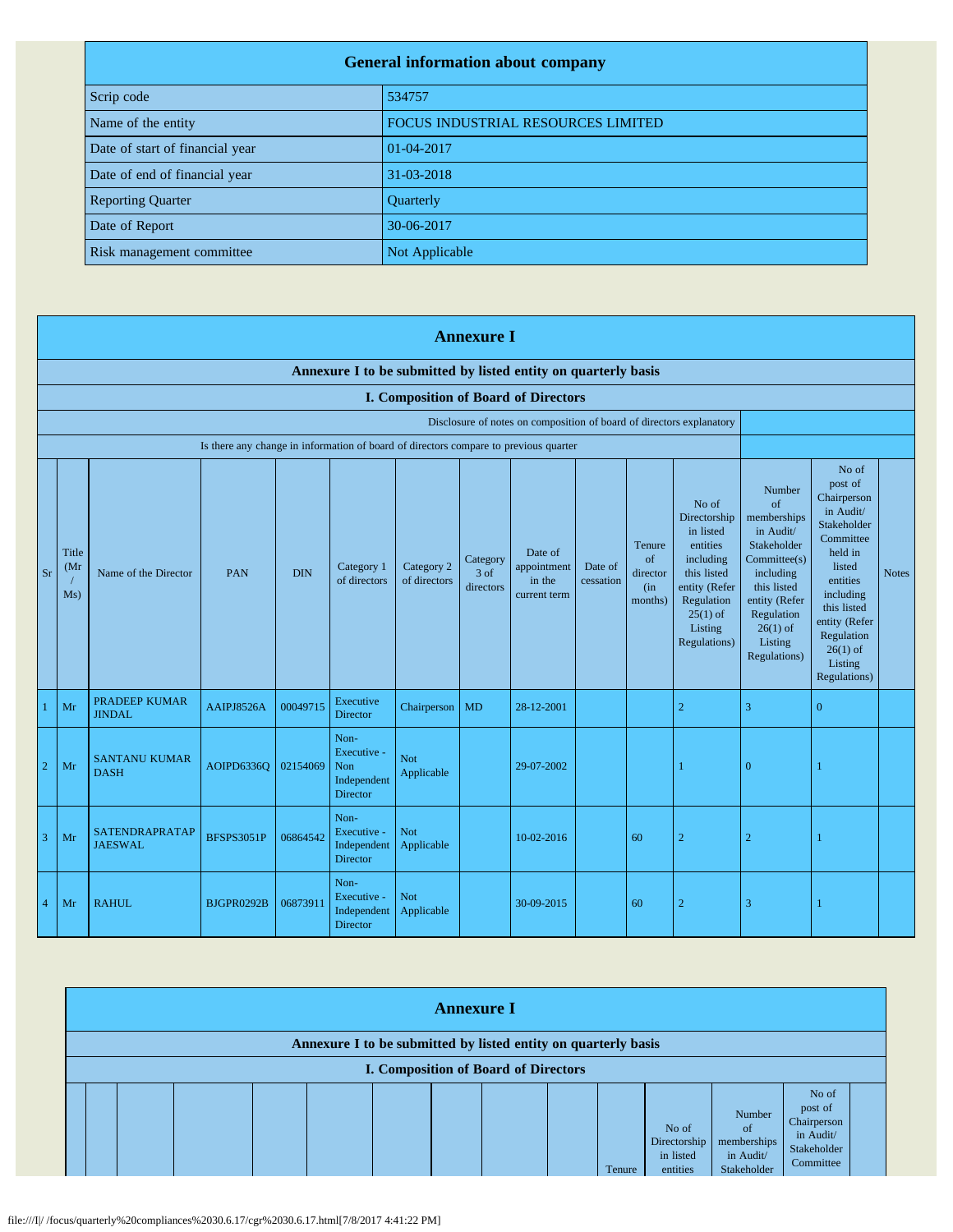| <b>Sr</b>      | Title<br>(Mr)<br>Ms) | Name of<br>the<br>Director                    | PAN        | <b>DIN</b> | Category 1<br>of directors                                   | Category 2<br>of<br>directors | Category<br>$3$ of<br>directors | Date of<br>appointment<br>in the<br>current term | Date of<br>cessation | of<br>director<br>(in<br>months) | including<br>this listed<br>entity (Refer<br>Regulation<br>$25(1)$ of<br>Listing<br>Regulations) | Commitee(s)<br>including<br>this listed<br>entity (Refer<br>Regulation<br>$26(1)$ of<br>Listing<br>Regulations) | held in<br>listed<br>entities<br>including<br>this listed<br>entity (Refer<br>Regulation<br>$26(1)$ of<br>Listing<br>Regulations) | <b>Notes</b> |
|----------------|----------------------|-----------------------------------------------|------------|------------|--------------------------------------------------------------|-------------------------------|---------------------------------|--------------------------------------------------|----------------------|----------------------------------|--------------------------------------------------------------------------------------------------|-----------------------------------------------------------------------------------------------------------------|-----------------------------------------------------------------------------------------------------------------------------------|--------------|
| 5 <sup>1</sup> | Mr                   | <b>PAWAN</b><br><b>KUMAR</b><br><b>PODDAR</b> | AAGPP6784N | 02152971   | Non-<br>Executive -<br>Independent<br><b>Director</b>        | <b>Not</b><br>Applicable      |                                 | 01-10-2016                                       |                      | 60                               | 3                                                                                                | $\overline{2}$                                                                                                  | 3                                                                                                                                 |              |
| 6 <sup>1</sup> | Ms                   | <b>MAMTA</b><br><b>JINDAL</b>                 | AEEPJ6955K | 00085096   | Executive<br>Director                                        | <b>Not</b><br>Applicable      |                                 | 30-09-2015                                       |                      |                                  |                                                                                                  |                                                                                                                 | $\overline{0}$                                                                                                                    |              |
| $\overline{7}$ | Mr                   | <b>RAM</b><br><b>KISHAN</b><br><b>SINGH</b>   | BWVPS3787G | 07819542   | Non-<br>Executive -<br>Non<br>Independent<br><b>Director</b> | <b>Not</b><br>Applicable      |                                 | 30-05-2017                                       |                      |                                  |                                                                                                  | $\overline{0}$                                                                                                  | $\mathbf{0}$                                                                                                                      |              |

|                                                              | <b>Annexure 1</b>                             |                                         |                                                                              |                            |                            |  |  |
|--------------------------------------------------------------|-----------------------------------------------|-----------------------------------------|------------------------------------------------------------------------------|----------------------------|----------------------------|--|--|
|                                                              | <b>II. Composition of Committees</b>          |                                         |                                                                              |                            |                            |  |  |
| Disclosure of notes on composition of committees explanatory |                                               |                                         |                                                                              |                            |                            |  |  |
|                                                              |                                               |                                         | Is there any change in information of committees compare to previous quarter |                            |                            |  |  |
| <b>Sr</b>                                                    | Name Of Committee                             | Name of Committee<br>members            | Category 1 of directors                                                      | Category 2 of<br>directors | Name of other<br>committee |  |  |
| 1                                                            | <b>Audit Committee</b>                        | <b>RAHUL</b>                            | Non-Executive - Independent<br><b>Director</b>                               | Chairperson                |                            |  |  |
| $\overline{2}$                                               | <b>Audit Committee</b>                        | PRADEEP KUMAR<br><b>JINDAL</b>          | <b>Executive Director</b>                                                    | Member                     |                            |  |  |
| 3                                                            | <b>Audit Committee</b>                        | <b>SATENDRAPRATAP</b><br><b>JAESWAL</b> | Non-Executive - Independent<br><b>Director</b>                               | Member                     |                            |  |  |
| $\overline{4}$                                               | <b>Audit Committee</b>                        | <b>PAWAN KUMAR</b><br><b>PODDAR</b>     | Non-Executive - Independent<br><b>Director</b>                               | Member                     |                            |  |  |
| $\overline{5}$                                               | Nomination and remuneration<br>committee      | RAHUL                                   | Non-Executive - Independent<br><b>Director</b>                               | Chairperson                |                            |  |  |
| 6                                                            | Nomination and remuneration<br>committee      | <b>SATENDRAPRATAP</b><br><b>JAESWAL</b> | Non-Executive - Independent<br><b>Director</b>                               | Member                     |                            |  |  |
| $\overline{7}$                                               | Nomination and remuneration<br>committee      | <b>SANTANU KUMAR</b><br><b>DASH</b>     | Non-Executive - Non<br><b>Independent Director</b>                           | Member                     |                            |  |  |
| 8                                                            | <b>Stakeholders Relationship</b><br>Committee | <b>SANTANU KUMAR</b><br><b>DASH</b>     | Non-Executive - Non<br><b>Independent Director</b>                           | Chairperson                |                            |  |  |
| 9                                                            | <b>Stakeholders Relationship</b><br>Committee | RAHUL                                   | Non-Executive - Independent<br><b>Director</b>                               | Member                     |                            |  |  |
| 10                                                           | <b>Stakeholders Relationship</b><br>Committee | <b>MAMTA JINDAL</b>                     | <b>Executive Director</b>                                                    | Member                     |                            |  |  |

| <b>Annexure 1</b>                                                |  |  |  |  |
|------------------------------------------------------------------|--|--|--|--|
| <b>Annexure 1</b>                                                |  |  |  |  |
| <b>III. Meeting of Board of Directors</b>                        |  |  |  |  |
| Disclosure of notes on meeting of board of directors explanatory |  |  |  |  |
|                                                                  |  |  |  |  |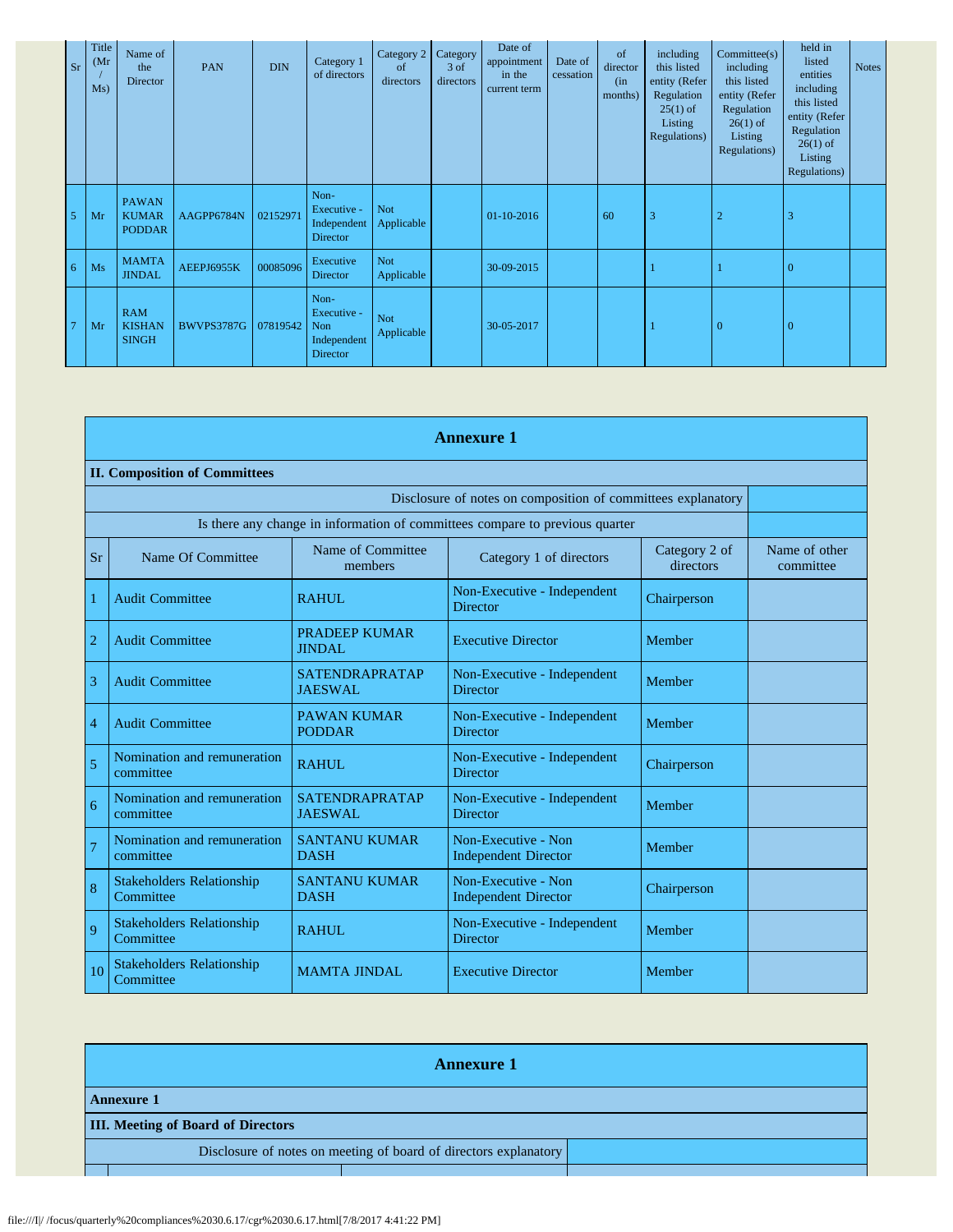| <b>Sr</b> | $Date(s)$ of meeting (if any) in the<br>previous quarter | $Date(s)$ of meeting (if any) in the<br>current quarter | Maximum gap between any two consecutive (in<br>number of days) |
|-----------|----------------------------------------------------------|---------------------------------------------------------|----------------------------------------------------------------|
|           | 13-02-2017                                               |                                                         |                                                                |
| $\bigcap$ |                                                          | 17-04-2017                                              | -62                                                            |
|           |                                                          | 30-05-2017                                              | 42                                                             |

|           | <b>Annexure 1</b>                                        |                                                                     |                                                            |                                           |                                                                     |                                                                               |                               |  |  |
|-----------|----------------------------------------------------------|---------------------------------------------------------------------|------------------------------------------------------------|-------------------------------------------|---------------------------------------------------------------------|-------------------------------------------------------------------------------|-------------------------------|--|--|
|           | <b>IV. Meeting of Committees</b>                         |                                                                     |                                                            |                                           |                                                                     |                                                                               |                               |  |  |
|           | Disclosure of notes on meeting of committees explanatory |                                                                     |                                                            |                                           |                                                                     |                                                                               |                               |  |  |
| <b>Sr</b> | Name of<br>Committee                                     | $Date(s)$ of meeting<br>of the committee in<br>the relevant quarter | Whether<br>requirement of<br><b>Ouorum</b> met<br>(Yes/No) | Requirement<br>of Ouorum<br>met (details) | $Date(s)$ of meeting<br>of the committee in<br>the previous quarter | Maximum gap between<br>any two consecutive<br>meetings (in number of<br>days) | Name of<br>other<br>committee |  |  |
|           | Audit<br>Committee                                       | 30-05-2017                                                          | Yes                                                        |                                           | 13-02-2017                                                          | 105                                                                           |                               |  |  |
|           | <b>Stakeholders</b><br>Relationship<br>Committee         | 17-04-2017                                                          | Yes                                                        |                                           | 13-02-2017                                                          | 62                                                                            |                               |  |  |

|                | <b>Annexure 1</b>                                                                                         |                                  |                                                                    |  |  |  |  |
|----------------|-----------------------------------------------------------------------------------------------------------|----------------------------------|--------------------------------------------------------------------|--|--|--|--|
|                | <b>V. Related Party Transactions</b>                                                                      |                                  |                                                                    |  |  |  |  |
|                | Subject                                                                                                   | Compliance status<br>(Yes/No/NA) | If status is "No" details of non-<br>compliance may be given here. |  |  |  |  |
|                | Whether prior approval of audit committee obtained                                                        | <b>NA</b>                        |                                                                    |  |  |  |  |
| $\overline{2}$ | Whether shareholder approval obtained for material RPT                                                    | <b>NA</b>                        |                                                                    |  |  |  |  |
|                | Whether details of RPT entered into pursuant to omnibus approval<br>have been reviewed by Audit Committee | <b>NA</b>                        |                                                                    |  |  |  |  |

|                | <b>Annexure 1</b>                                                                                                                                                                                               |                                  |  |  |  |  |
|----------------|-----------------------------------------------------------------------------------------------------------------------------------------------------------------------------------------------------------------|----------------------------------|--|--|--|--|
|                | <b>VI. Affirmations</b>                                                                                                                                                                                         |                                  |  |  |  |  |
| <b>Sr</b>      | Subject                                                                                                                                                                                                         | Compliance<br>status<br>(Yes/No) |  |  |  |  |
|                | The composition of Board of Directors is in terms of SEBI (Listing obligations and disclosure requirements)<br>Regulations, 2015                                                                                | Yes                              |  |  |  |  |
| $\overline{2}$ | The composition of the following committees is in terms of SEBI(Listing obligations and disclosure requirements)<br>Regulations, 2015 a. Audit Committee                                                        | Yes                              |  |  |  |  |
| 3              | The composition of the following committees is in terms of SEBI(Listing obligations and disclosure requirements)<br>Regulations, 2015. b. Nomination & remuneration committee                                   | Yes                              |  |  |  |  |
| $\overline{4}$ | The composition of the following committees is in terms of SEBI(Listing obligations and disclosure requirements)<br>Regulations, 2015. c. Stakeholders relationship committee                                   | Yes                              |  |  |  |  |
| 5              | The composition of the following committees is in terms of SEBI(Listing obligations and disclosure requirements)<br>Regulations, 2015. d. Risk management committee (applicable to the top 100 listed entities) | NA                               |  |  |  |  |
| 6              | The committee members have been made aware of their powers, role and responsibilities as specified in SEBI<br>(Listing obligations and disclosure requirements) Regulations, 2015.                              | Yes                              |  |  |  |  |
|                | The meetings of the board of directors and the above committees have been conducted in the manner as specified                                                                                                  |                                  |  |  |  |  |